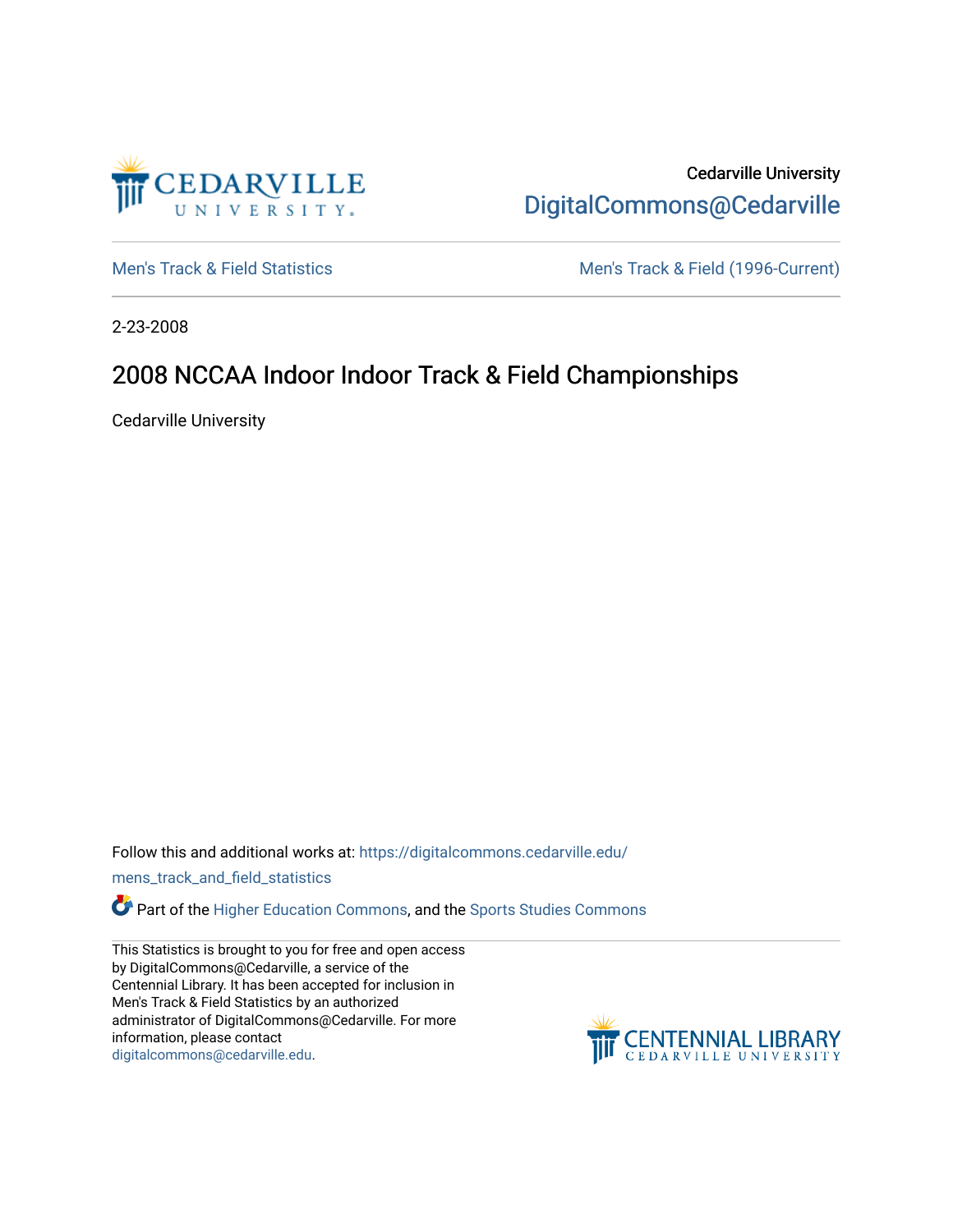http://www.cedarville.edu/2007-08/nccaaindoortf/results\_men.htm

**National Ghristian College Athletic Association** 

**HOME Meet Information Meet Schedule Women's Heat Sheet Men's Heat Sheet**  NC CAA Standards (pdf)

> **RESULTS**  LIVE RESULTS Women Final Men Final

SCHOLAR-ATHLETES Women Men

**HOST SITE**  Doden Field House Track Layout (pdf)

**CEDARVILLE UNIVERSITY Directions** Campus Map **Accommodations Restaurants** Weather Sports Info

**NCCAAINDOOR TRACK** & **FIELD**  Women Men



| <b>Indoor Track &amp; Field</b>                                                                                                                                                                                                                                                                                                                                                                         | Championships                                                                                                                                                                                                                                                                                                                           |                                             |                                                                                                                                                                                                                |                                                                                                                                                                                                                                                                              |                                       |  |  |  |
|---------------------------------------------------------------------------------------------------------------------------------------------------------------------------------------------------------------------------------------------------------------------------------------------------------------------------------------------------------------------------------------------------------|-----------------------------------------------------------------------------------------------------------------------------------------------------------------------------------------------------------------------------------------------------------------------------------------------------------------------------------------|---------------------------------------------|----------------------------------------------------------------------------------------------------------------------------------------------------------------------------------------------------------------|------------------------------------------------------------------------------------------------------------------------------------------------------------------------------------------------------------------------------------------------------------------------------|---------------------------------------|--|--|--|
| Doden Field House<br>Cedarville University - Cedarville, Ohio<br>February 23, 2008 - 10:00 a.m. (Eastern)                                                                                                                                                                                                                                                                                               |                                                                                                                                                                                                                                                                                                                                         |                                             |                                                                                                                                                                                                                |                                                                                                                                                                                                                                                                              |                                       |  |  |  |
| <b>Men's Results</b>                                                                                                                                                                                                                                                                                                                                                                                    |                                                                                                                                                                                                                                                                                                                                         |                                             |                                                                                                                                                                                                                |                                                                                                                                                                                                                                                                              |                                       |  |  |  |
| .================================                                                                                                                                                                                                                                                                                                                                                                       | Men – Team Rankings – 18 Events Scored                                                                                                                                                                                                                                                                                                  |                                             |                                                                                                                                                                                                                |                                                                                                                                                                                                                                                                              |                                       |  |  |  |
| 1) Indiana Wesleyan<br>3) Bethel (Ind.)<br>5) Olivet Nazarene<br>7) Bryan<br>9) Spring Arbor<br>11) Oklahoma Wesleyan                                                                                                                                                                                                                                                                                   | 122<br>110<br>87<br>38<br>10<br>4                                                                                                                                                                                                                                                                                                       | 2) Greenville<br>4) Cedarville<br>6) Taylor | 8) Dallas Baptist<br>10) Roberts Wesleyan<br>12) Trinity Christian                                                                                                                                             |                                                                                                                                                                                                                                                                              | 121<br>107<br>69<br>16<br>8<br>3      |  |  |  |
| Event 1 Men Weight Throw<br>======================================                                                                                                                                                                                                                                                                                                                                      |                                                                                                                                                                                                                                                                                                                                         |                                             |                                                                                                                                                                                                                |                                                                                                                                                                                                                                                                              |                                       |  |  |  |
| Field House: & 52-02<br>NCCAA Meet: $#$ 55-05<br>2006<br>Name<br>==================                                                                                                                                                                                                                                                                                                                     | 1/26/2007<br>Year School                                                                                                                                                                                                                                                                                                                | Nick Ivey, Greenville College               | Aaron Ruter, St. Josephs College<br>Finals                                                                                                                                                                     |                                                                                                                                                                                                                                                                              | Points                                |  |  |  |
| Finals                                                                                                                                                                                                                                                                                                                                                                                                  |                                                                                                                                                                                                                                                                                                                                         |                                             |                                                                                                                                                                                                                |                                                                                                                                                                                                                                                                              |                                       |  |  |  |
| 1 Henning, Neil<br>2 Thomas, Kendall<br>3 Bowman, John<br>4 Kelling, Matthew<br>5 Capre, Knox<br>6 Maat, Christian<br>7 Cowan, Drew<br>8 Holmes, Alex<br>9 Schortgen, Justin<br>10 Carroll, Alan<br>11 Michaud, Ben<br>12 Jackson, JJ<br>13 Gray, John<br>14 Lavine, Travis<br>15 Durkee, James<br>16 Hardman, Jeff<br>17 Kallemeyn, Tyler<br>Event 3 Men High Jump<br>Field House: &<br>6-07 1/26/2007 | SR Cedarville<br>JR Olivet Nazarene<br>JR Indiana Wesleyan<br>SR Olivet Nazarene<br>SO Bethel (Ind.)<br>JR Cedarville<br>SR Taylor<br>JR Greenville<br>JR Indiana Wesleyan<br>SR Greenville<br>JR Cedarville<br>SO Bethel (Ind.)<br>SO Roberts Wesleyan<br>SR Bethel (Ind.)<br>FR Greenville<br>SO Bethel (Ind.)<br>SO Trinity Christia |                                             | 16.54m<br>15.98m<br>15.17m<br>14.92m<br>14.59m<br>14.56m<br>14.55m<br>14.54m<br>14.30 <sub>m</sub><br>13.80m<br>13.59m<br>13.54m<br>12.75m<br>12.19m<br>11.97m<br>11.00m<br>Jimmy Sawin, Cedarville University | $54 - 03, 25$<br>$52 - 05.25$<br>49-09.25<br>$48 - 11,50$<br>$47 - 10.50$<br>$47 - 09.25$<br>$47 - 09.00$<br>$47 - 08.50$<br>$46 - 11.00$<br>$14.03m$ $46-00.50$<br>$45 - 03.50$<br>$44 - 07.00$<br>$44 - 05.25$<br>$41 - 10.00$<br>40-00.00<br>$39 - 03.25$<br>$36 - 01.25$ | 10<br>8<br>6<br>5<br>4<br>3<br>2<br>1 |  |  |  |
| NCCAA Meet: # 6-09.75<br>Name                                                                                                                                                                                                                                                                                                                                                                           | 2005<br>Year School                                                                                                                                                                                                                                                                                                                     |                                             | Joel Smith, Cedarville University<br>Finals                                                                                                                                                                    |                                                                                                                                                                                                                                                                              | Points                                |  |  |  |
| 1 Weber, Zach<br>2 Hitchcock, Jonathan<br>3 Heim, Jordan<br>4 Dustman, Nathan<br>5 Crist, Jason<br>6 Jackson, Caleb                                                                                                                                                                                                                                                                                     | SR Indiana Wesleyan<br>FR Greenville<br>FR Bethel (Ind.)<br>SR Indiana Wesleyan<br>SO Taylor<br>FR Bethel (Ind.)                                                                                                                                                                                                                        |                                             | 2.03m<br>1.92m<br>1.82m<br>J1.82m<br>J1.82m<br>1.77m                                                                                                                                                           | $6 - 08.00$<br>6-03.50<br>$5 - 11.50$<br>$5 - 11.50$<br>$5 - 11.50$<br>$5 - 09.75$                                                                                                                                                                                           | 10<br>8<br>6<br>5<br>4<br>3           |  |  |  |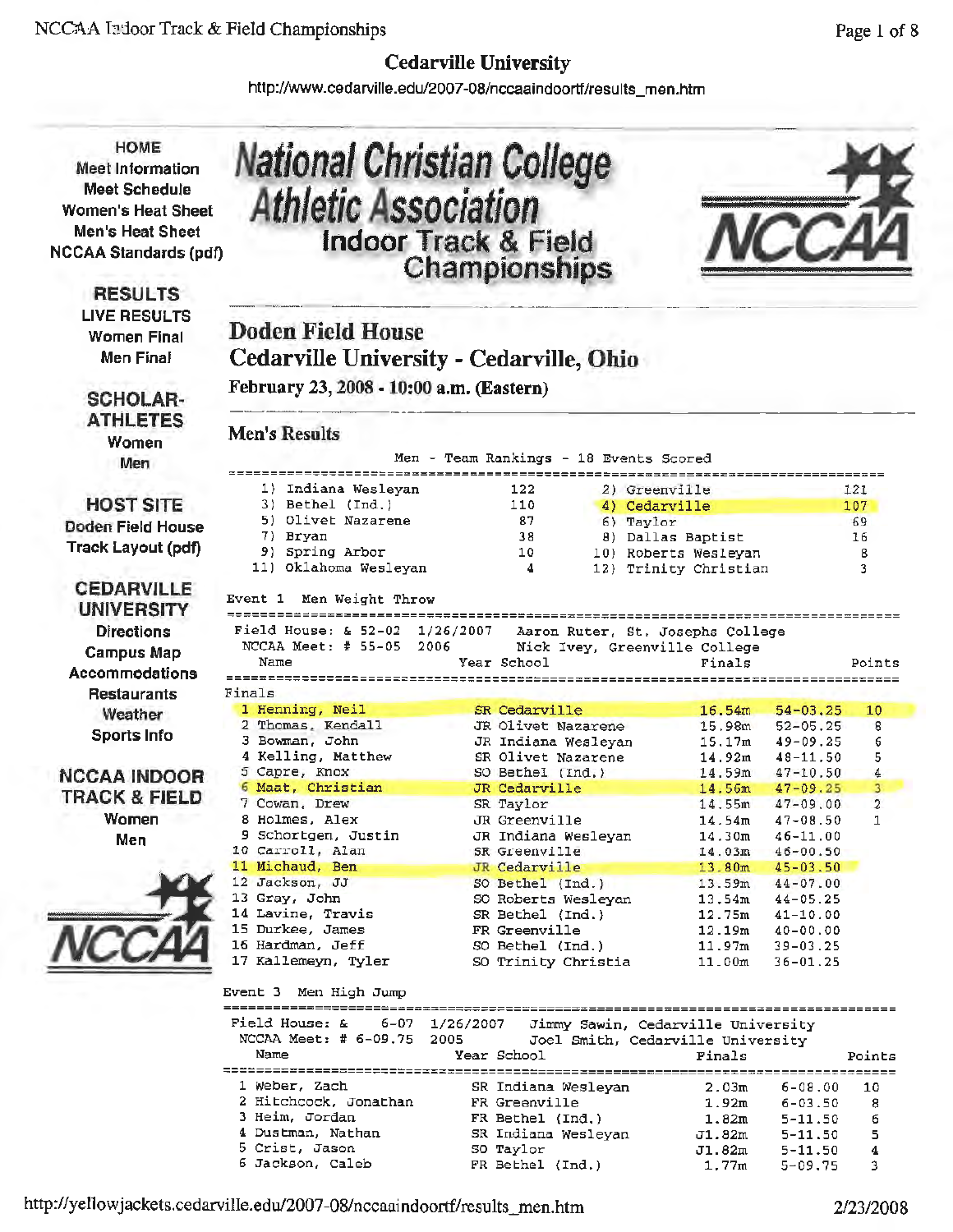#### NCCAA Indoor Track & Field Championships ::Page *?.* of 8

```
7 Anderson, Cory 
-- Gerton, Matthew 
Event 5 Men Long Jump 
 Field House: & 22-05 2/3/2006  Jason Craig, Unattached
  NCCAA Meet: # 23-08 
2004 Tim Beck, Cedarville University 
   Name Year School Finals
  1 Maierle, JW 
  2 Collet, Thomas 
  3 Williams, Mark 
4 Gruenberg, Stephen 
  5 Dustman, Nathan 
  6Smith, Travis 
  7 Warhop, Chris 
  8 Walsh, Alex 
  9 Gay, Derek 
 10 Reiniche, Adam 
 11 Eisenmann, Brent 
 12 James, Danny 
 13 Johnson, Justin 
 14 Anderson, Cory 
 15 Beyioku, Josh 
   Swiech, Jim 
   Medina, Kyle 
Event 7 Men Pole vault 
                       FR Taylor 
                       FR Cedarville 
                                             1.72m 
                                               NH 
                                                    5-07.75 
                       SO Bethel (Ind.) 6.67m 21-10.75 
                       so Indiana Wesleyan 6.56m 21-06.25 
                       FR Cedarville 6.44m 21-01.50 
                       JR Cedarville 6.27m 20-07.00
                       SR Indiana Wesleyan 6.00m 19-08.25 
                       JR Cedarville 5 .99m 19-08. 00 
                       SR Bethel (Ind.) 5.95m 19-06.25 
                       SO Bethel (Ind.) 5.90m 19-04.25 
                       FR Indiana Wesleyan 5.89m 19-04.00 
                       FR Olivet Nazarene 5.87m 19-03 .25 
                       FR Spring Arbor 5.79m 19-00.00 
                       FR Oklahoma Wesleya 5.77m 18-11.25 
                       FR Spring Arbor 5 .63m 18-05.75 
                       FR Taylor 5.57m 18-03.25 
                       so Indiana Wesleyan 5.49m 18-00.25 
                       SR Roberts Wesleyan ND 
                       so Greenville <sup>1</sup> and 100 ND
Field House: & 16-06.75 1/18/2008 Jason Scott, Unattached 
 NCCAA Meet: # 16-06 2006 Jason Scott, Cedarville University 
Name Year School Finals 
                                                            2 
                                                         Points 
                                                            10 
                                                             8 
                                                             6 
                                                            5 
                                                             4 
                                                             3 
                                                             2 
                                                             1 
                                                          Points 
--------------------=============================~===========--=~---------------- 1 Burrington, Zach 
 2 Swiech, Jim 
 3 Klein, Kyle 
 4 Rasnick, Robert 
 5 Stewart, Brett
 6Kirchner, Kevin 
 7 Crowley, Josh 
 8 Vann, John 
 9Hamilton, Philip 
 10 Bell, David 
   Boley, Kyle 
   Short, Adam 
   Cocallas, David 
Event 9 Men Triple Jump 
Field House: & 44-07.50 
 NCCAA Meet: # 48-02.75 
   Name 
                       SR Bethel (Ind.) 4.95m 16-02.75 10 
                       SR Roberts Wesleyan 4.80m 15-09.00 8
                       FR Bethel (Ind.} 4.65m 15-03.00 6 
                       FR Cedarville J4.65m 15-03. 00 5
                       so Olivet Nazarene 4.50m 14-09.00 4 
                       SR Greenville 4.35m 14-03.25 3 
                       FR Olivet Nazarene J4.35m 14-03.25 2
                       JR Dallas Baptist 4.20m 13-09.25 1 
                       FR Olivet Nazarene J4. 20m 13-09 .25 
                       so Indiana Wesleyan 4.05m 13-03.50 
                       SR Indiana Wesleyan NH
                       SR Bethel (Ind.) NH
                       JR Indiana Wesleyan NH 
                    2/3/2006 Joel Smith, Cedarville University 
                    2003 Bryson Taylor, Greenville College 
           Year School Finals Points
--------==================------~======~~~==-=-~-------=~=====------------------- 1 Sykes, Giovanni so Greenville 13.67m 44-10.25 10 
 2 Einer, Kevin SR Greenville 13.65m 44-09.50 8
 3 Bey, Jumanne FR Greenville 13. 30m 43-07.75 6
 4 Beckford, Mark JR Taylor 12.95m 42-06.00 5 
 5 Hawkins, Tim JR Greenville 12.66m 41-06.50 4 
 6 Metzger, Noah JR Greenville 12.63m 41-05.25 3 
 7Smith, Travis JR Ced_arville 12.40m 40-08.25 2 
 8 Dustman, Nathan SR Indiana Wesleyan 12.39m 40-07.75 1
 9 Burrington, Zach SR Bethel (Ind.) 12.17m 39-11.25
 10 Reiniche, Adam FR Olivet Nazarene 12.09m 39-08.00 
11 Walsh, Alex so Bethel (Ind.) 12.04m 39-06.00 
12 Stewart, Brad FR Greenville 11.91m 39-01.00
13 James, Danny FR Oklahoma Wesleya 11.74m 38-06.25
14 Gruenberg, Stephen JR Cedarville 11.llm 36-05.50 
15 Anderson, Cory FR Taylor 10.94m 35-10.75 
   Deayon, Joel FR Greenville ND
```
http://yellowjackets.cedarville.edu/2007-08/nccaaindoortf/results\_men.htm 2/23/2008

Event 11 **Men** Shot Put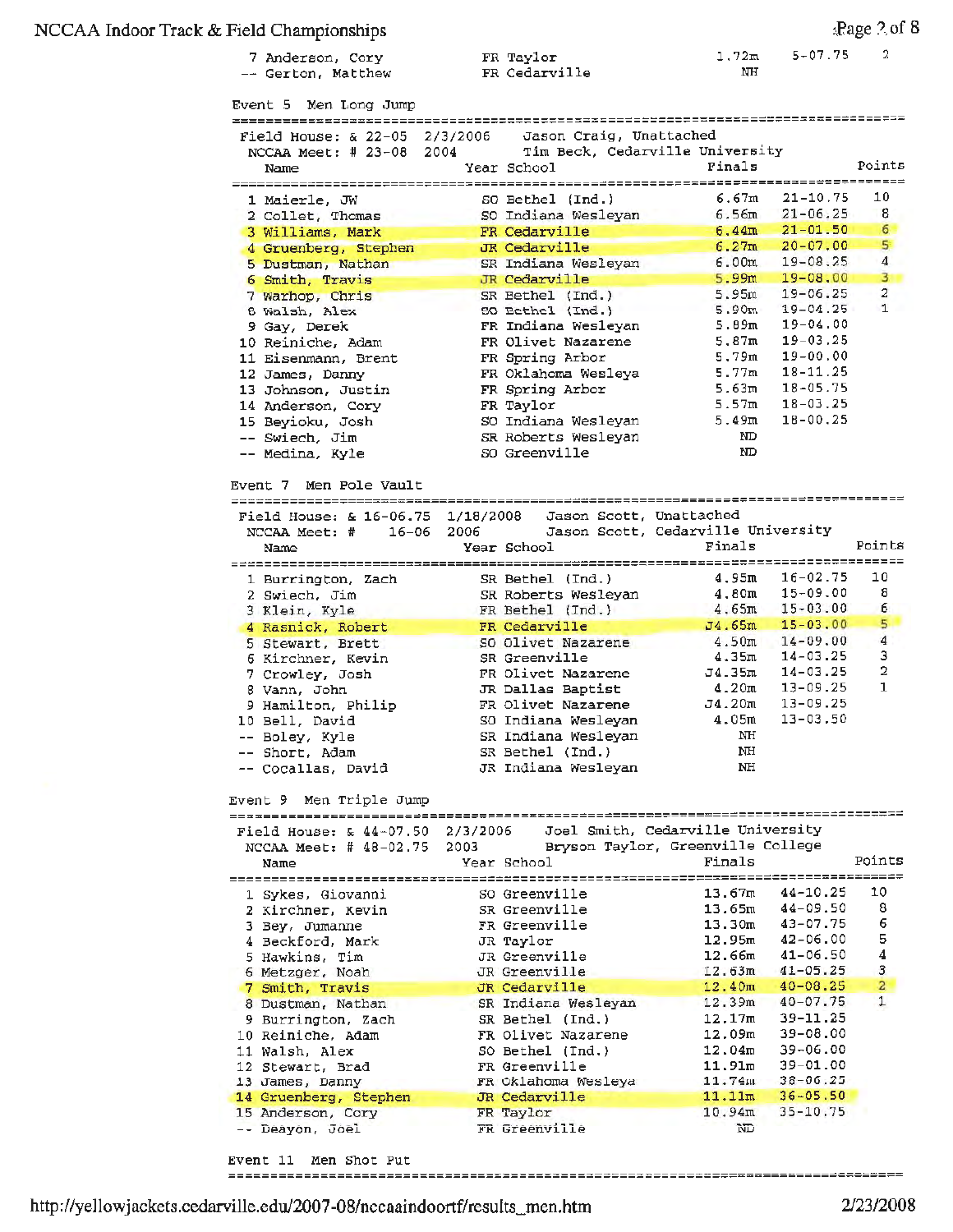## NCOAA Irdoor Track & Field Championships

|                                                         |                                                               | Field House: & 51-02.25 1/18/2008 Mat DeChant, Unatt - Ohio State<br>NCCAA Meet: # 56-07.50 2/24/2007 Niel Henning, Cedarville University |                                                                                                                     |                |
|---------------------------------------------------------|---------------------------------------------------------------|-------------------------------------------------------------------------------------------------------------------------------------------|---------------------------------------------------------------------------------------------------------------------|----------------|
| Name                                                    | Year School                                                   | Finals                                                                                                                                    |                                                                                                                     | Points         |
| 1 Michaud, Ben                                          | JR Cedarville                                                 | 17.33m                                                                                                                                    | $56 - 10.25$                                                                                                        | 10             |
| 2 Jackson, JJ                                           | SO Bethel (Ind.)                                              |                                                                                                                                           | $15.39m$ $50-06.00$                                                                                                 | 8              |
| 3 Bowman, John                                          | JR Indiana Wesleyan                                           |                                                                                                                                           | $15.28m$ $50-01.75$                                                                                                 | 6              |
| 4 Henning, Neil                                         | SR Cedarville                                                 |                                                                                                                                           | $15.14m$ $49-08.25$                                                                                                 | 5              |
| 5 Stuart, Chaa                                          | FR Taylor                                                     |                                                                                                                                           | $14.84m$ $48-08.25$                                                                                                 | $\overline{4}$ |
| 6 Holmes, Alex                                          | JR Greenville                                                 |                                                                                                                                           | 14.21m 46-07.50                                                                                                     | 3              |
| 7 Lavine, Travis                                        | SR Bethel (Ind.)<br>SR Olivet Nazarene                        |                                                                                                                                           | $14.19m$ $46-06.75$                                                                                                 | 2              |
| 8 Kelling, Matthew                                      |                                                               |                                                                                                                                           | $13.60m$ $44-07.50$                                                                                                 | 1              |
| 9 Dillman, Dan                                          | FR Geneva                                                     |                                                                                                                                           | $13.33m$ $43-09.00$                                                                                                 |                |
| 10 Cowan, Drew                                          | SR Taylor<br>SO Roberts Wesleyan                              |                                                                                                                                           | $12.32m$ $40-05.00$<br>$\begin{array}{cccc} & -1 & *0 = 05,00 \\ 11.85m & 38 - 10.50 \\ 11.77m & 0 & 0 \end{array}$ |                |
| 11 Gray, John                                           | FR Greenville                                                 |                                                                                                                                           |                                                                                                                     |                |
| 12 Trumbo, Philip                                       |                                                               |                                                                                                                                           | $11.77m$ 38-07.50                                                                                                   |                |
| 13 Yike, Phil                                           |                                                               |                                                                                                                                           | $10.76m$ 35-03.75                                                                                                   |                |
| 14 Hagmaier, Pat<br>-- Thomas, Kendall                  | FR Bethel (Ind.)<br>FR Indiana Wesleyan<br>JR Olivet Nazarene | ND                                                                                                                                        | $10.53m$ $34-06.75$                                                                                                 |                |
|                                                         |                                                               |                                                                                                                                           |                                                                                                                     |                |
| Event 14 Men 55 Meter Hurdles                           |                                                               |                                                                                                                                           |                                                                                                                     |                |
|                                                         |                                                               | Field House: & 7.48 2/4/2005 Derrick Williams, Central State Univ.                                                                        |                                                                                                                     |                |
| NCCAA Meet: # 7.44 2/24/2007 Rod Waters, Bethel College |                                                               |                                                                                                                                           |                                                                                                                     |                |
| Name                                                    | Year School                                                   | Prelims H#                                                                                                                                |                                                                                                                     |                |
|                                                         |                                                               |                                                                                                                                           |                                                                                                                     |                |
| Preliminaries                                           |                                                               |                                                                                                                                           |                                                                                                                     |                |
| 1 Townsend, Edgar                                       | JR Greenville                                                 | 7.780 1                                                                                                                                   |                                                                                                                     |                |
| 2 Renford, Jarod                                        | SR Greenville                                                 | 7.780 2                                                                                                                                   |                                                                                                                     |                |
| 3 Weber, Zach                                           | SR Indiana Wesleyan                                           | $7.93q$ 2                                                                                                                                 |                                                                                                                     |                |
| 4 Tress, Brandon                                        | SO Cedarville                                                 | $8.13q$ 2                                                                                                                                 |                                                                                                                     |                |
| 5 Voss, Dave                                            | SO Taylor                                                     | $8.28q$ 1                                                                                                                                 |                                                                                                                     |                |
| 6 Rudd, BJ                                              | JR Greenville                                                 | 8.30g                                                                                                                                     | 2                                                                                                                   |                |
| 7 Maierle, JW<br>8 Robles, JP                           | SO Bethel (Ind.)                                              | $B.36q$ 2                                                                                                                                 |                                                                                                                     |                |
|                                                         | JR Taylor                                                     | 8.48g 1                                                                                                                                   |                                                                                                                     |                |
| 9 Mook, Matthew                                         | FR Indiana Wesleyan                                           | 8.50                                                                                                                                      | ı                                                                                                                   |                |
| 10 Anderson, Cory                                       | FR Taylor                                                     | 8.52                                                                                                                                      | $\mathbf{2}$                                                                                                        |                |
| 11 Styne, Caleb                                         | SO Dallas Baptist                                             | 8.57 2                                                                                                                                    |                                                                                                                     |                |
| 12 Crist, Jason                                         | SO Taylor                                                     | $8.57$ 1                                                                                                                                  |                                                                                                                     |                |
| 13 Silecchia, Joe                                       | FR Spring Arbor                                               | $8.61$ 1                                                                                                                                  |                                                                                                                     |                |
| 14 Gay, Derek                                           | FR Indiana Wesleyan                                           | $8.77$ 1                                                                                                                                  |                                                                                                                     |                |
| Event 14 Men 55 Meter Hurdles                           |                                                               |                                                                                                                                           |                                                                                                                     |                |
|                                                         |                                                               | Field House: & 7.48 2/4/2005 Derrick Williams, Central State Univ.                                                                        |                                                                                                                     |                |
| NCCAA Meet: # 7.44 2/24/2007 Rod Waters, Bethel College |                                                               |                                                                                                                                           |                                                                                                                     |                |
| Name                                                    | Year School                                                   | Finals Points                                                                                                                             |                                                                                                                     |                |
|                                                         |                                                               |                                                                                                                                           |                                                                                                                     |                |
| Finals                                                  |                                                               |                                                                                                                                           |                                                                                                                     |                |
| 1 Townsend, Edgar                                       | JR Greenville                                                 | 7.64                                                                                                                                      | 10                                                                                                                  |                |
| 2 Renford, Jarod                                        | SR Greenville                                                 | 7.65                                                                                                                                      | 8                                                                                                                   |                |
| 3 Weber, Zach                                           | SR Indiana Wesleyan                                           | 7.68                                                                                                                                      | 6                                                                                                                   |                |
| 4 Tress, Brandon                                        | SO Cedarville                                                 | 7.99                                                                                                                                      | 5 <sup>5</sup>                                                                                                      |                |
| 5 Voss, Dave                                            | SO Taylor                                                     | 8.16                                                                                                                                      | 4                                                                                                                   |                |
| 6 Rudd, BJ                                              | JR Greenville                                                 | B.22                                                                                                                                      | 3                                                                                                                   |                |
| 7 Maierle, JW                                           | SO Bethel (Ind.)                                              | 8.37                                                                                                                                      | 2                                                                                                                   |                |
| 8 Robles, JP                                            | JR Taylor                                                     | 8.57                                                                                                                                      | 1                                                                                                                   |                |
| Preliminaries                                           |                                                               |                                                                                                                                           |                                                                                                                     |                |
| 9 Mook, Matthew                                         | FR Indiana Wesleyan                                           |                                                                                                                                           |                                                                                                                     |                |
| 10 Anderson, Cory                                       | FR Taylor                                                     |                                                                                                                                           |                                                                                                                     |                |
| 11 Styne, Caleb                                         | SO Dallas Baptist                                             |                                                                                                                                           |                                                                                                                     |                |
| 12 Crist, Jason                                         | SO Taylor                                                     |                                                                                                                                           |                                                                                                                     |                |
| 13 Silecchia, Joe                                       | FR Spring Arbor                                               |                                                                                                                                           |                                                                                                                     |                |
| 14 Gay, Derek                                           | FR Indiana Wesleyan                                           |                                                                                                                                           |                                                                                                                     |                |
| Event 16 Men 55 Meter Dash                              |                                                               |                                                                                                                                           |                                                                                                                     |                |
|                                                         |                                                               |                                                                                                                                           |                                                                                                                     |                |
| Field House: $\& 6.42$ 1/18/2008                        |                                                               | Jason Craig, Olympia TC                                                                                                                   |                                                                                                                     |                |
|                                                         |                                                               | NCCAA Meet: # 6.42 2004 Brandon Tripp, Greenville College                                                                                 |                                                                                                                     |                |
| Name                                                    | Year School                                                   | Prelims                                                                                                                                   | Η#                                                                                                                  |                |
|                                                         |                                                               |                                                                                                                                           |                                                                                                                     |                |
| 1 Renford, Jarod                                        | SR Greenville                                                 | $6.63Q$ 2                                                                                                                                 |                                                                                                                     |                |

http://yellowjackets.cedarville.edu/2007-08/nccaaindoortf/results\_men.htm 2/23/2008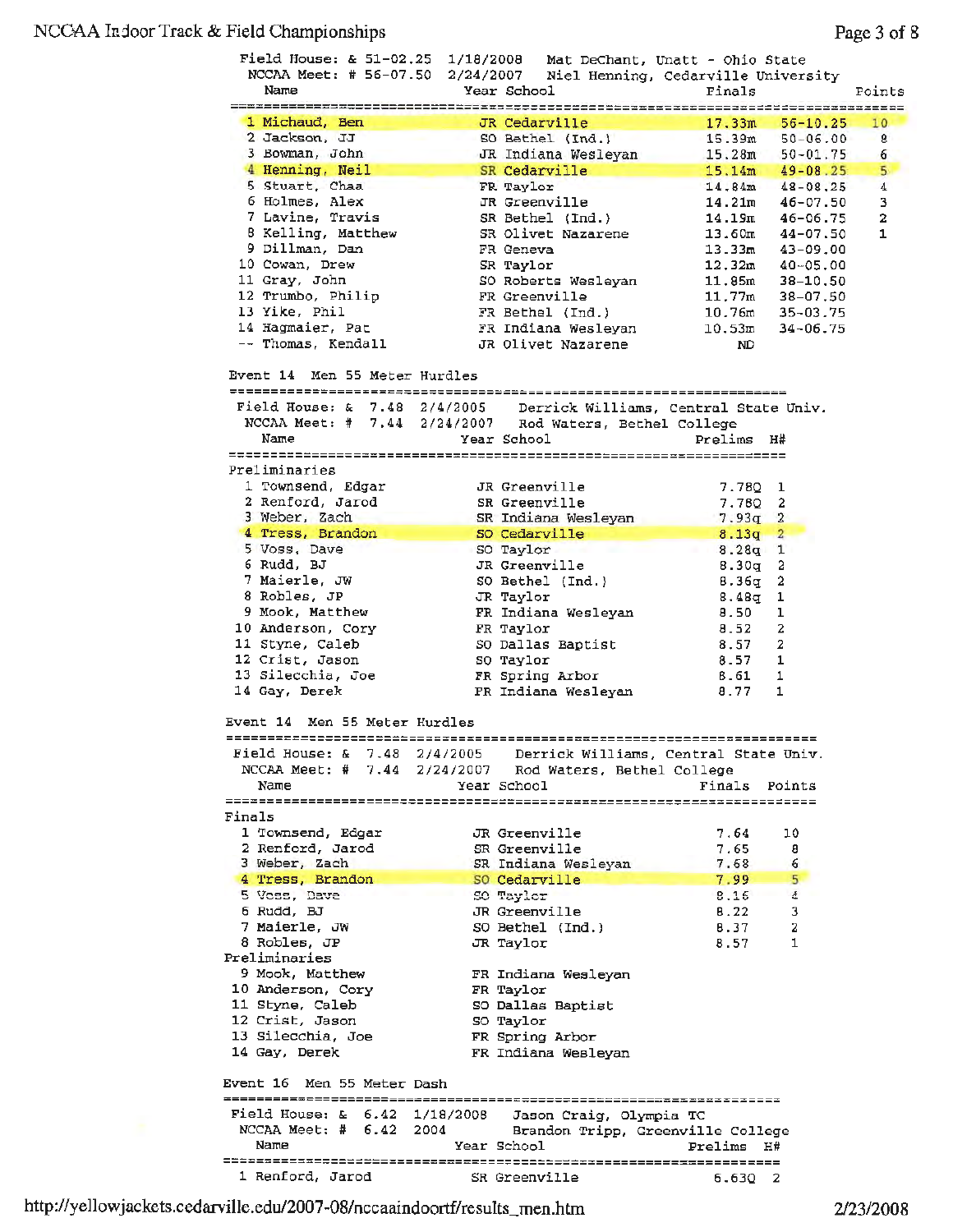### NCCAA Indoor Track & Field Championships

|                                                                                                     | 2 Brown, Duran<br>3 Palmer, Jovone<br>4 Collet, Thomas<br>5 Brown, Ian<br>6 Mitchell, Mark<br>7 Phillips, Nate<br>8 Warhop, Chris<br>9 Shomali, Daniel<br>10 Wauthier, Derrick<br>11 Smith, Alvin<br>12 Chupp, Trent<br>13 Beyioku, Josh<br>14 Fraction, Corey<br>15 Benjamin, Marcus<br>16 Kline, Joel<br>17 Smith, Travis |  | JR Indiana Wesleyan<br>SO Bethel (Ind.)<br>SO Indiana Wesleyan<br>JR Taylor<br>SO Greenville<br>JR Bethel (Ind.)<br>SR Bethel (Ind.)<br>FR Olivet Nazarene<br>SR Olivet Nazarene<br>SR Olivet Nazarene<br>SO Bethel (Ind.)<br>SO Indiana Wesleyan<br>FR Geneva<br>FR Cedarville<br>FR Olivet Nazarene<br>JR Cedarville | $6.65Q$ 1<br>$6.66Q$ 3<br>$6.66q$ 2<br>$6.68q$ 1<br>$6.69q$ 1<br>$6.70q$ 2<br>6.71q<br>6.73<br>6.77<br>6.77<br>6.78<br>6.81<br>6.81<br>6.82<br>6.83<br>6.84 | 3<br>ı<br>1<br>3<br>$\overline{a}$<br>1<br>$\overline{2}$<br>$\overline{3}$<br>$\mathbf{1}$<br>$\overline{2}$ |  |
|-----------------------------------------------------------------------------------------------------|-----------------------------------------------------------------------------------------------------------------------------------------------------------------------------------------------------------------------------------------------------------------------------------------------------------------------------|--|------------------------------------------------------------------------------------------------------------------------------------------------------------------------------------------------------------------------------------------------------------------------------------------------------------------------|-------------------------------------------------------------------------------------------------------------------------------------------------------------|---------------------------------------------------------------------------------------------------------------|--|
|                                                                                                     | 18 Fry, Rory                                                                                                                                                                                                                                                                                                                |  | JR Olivet Nazarene                                                                                                                                                                                                                                                                                                     | 6.85                                                                                                                                                        | 1                                                                                                             |  |
|                                                                                                     | 19 Smith, Gary                                                                                                                                                                                                                                                                                                              |  | SR Oklahoma Wesleya                                                                                                                                                                                                                                                                                                    | 6.88                                                                                                                                                        | $\mathbf{2}$                                                                                                  |  |
|                                                                                                     | 20 Townsend, Edgar                                                                                                                                                                                                                                                                                                          |  | JR Greenville                                                                                                                                                                                                                                                                                                          | 6.90 2                                                                                                                                                      |                                                                                                               |  |
|                                                                                                     | 21 Blanks, Keotrone                                                                                                                                                                                                                                                                                                         |  | FR Greenville                                                                                                                                                                                                                                                                                                          | 6.90                                                                                                                                                        | з                                                                                                             |  |
|                                                                                                     | 22 Henry, Lavar                                                                                                                                                                                                                                                                                                             |  | FR Oklahoma Wesleya                                                                                                                                                                                                                                                                                                    | 6.93                                                                                                                                                        | 3                                                                                                             |  |
|                                                                                                     | -- Eisenhauer, Lou                                                                                                                                                                                                                                                                                                          |  | SO Roberts Wesleyan                                                                                                                                                                                                                                                                                                    | DQ.                                                                                                                                                         | 3                                                                                                             |  |
|                                                                                                     | Event 16 Men 55 Meter Dash                                                                                                                                                                                                                                                                                                  |  |                                                                                                                                                                                                                                                                                                                        |                                                                                                                                                             |                                                                                                               |  |
|                                                                                                     | Field House: $\& 6.42 \quad 1/18/2008$<br>NCCAA Meet: # 6.42 2004                                                                                                                                                                                                                                                           |  | Jason Craig, Olympia TC<br>Brandon Tripp, Greenville College                                                                                                                                                                                                                                                           |                                                                                                                                                             |                                                                                                               |  |
|                                                                                                     | Name                                                                                                                                                                                                                                                                                                                        |  | Year School                                                                                                                                                                                                                                                                                                            | Finals Points                                                                                                                                               |                                                                                                               |  |
|                                                                                                     |                                                                                                                                                                                                                                                                                                                             |  |                                                                                                                                                                                                                                                                                                                        |                                                                                                                                                             |                                                                                                               |  |
| Finals                                                                                              |                                                                                                                                                                                                                                                                                                                             |  |                                                                                                                                                                                                                                                                                                                        |                                                                                                                                                             |                                                                                                               |  |
|                                                                                                     | 1 Brown, Duran                                                                                                                                                                                                                                                                                                              |  | JR Indiana Wesleyan                                                                                                                                                                                                                                                                                                    | 6.54                                                                                                                                                        | 9                                                                                                             |  |
|                                                                                                     | 1 Renford, Jarod                                                                                                                                                                                                                                                                                                            |  | SR Greenville                                                                                                                                                                                                                                                                                                          | 6.54                                                                                                                                                        | 9                                                                                                             |  |
|                                                                                                     | 3 Palmer, Jovone                                                                                                                                                                                                                                                                                                            |  | SO Bethel (Ind.)                                                                                                                                                                                                                                                                                                       | 6.62                                                                                                                                                        | 6                                                                                                             |  |
|                                                                                                     | 4 Warhop, Chris                                                                                                                                                                                                                                                                                                             |  | SR Bethel (Ind.)                                                                                                                                                                                                                                                                                                       | 6.62                                                                                                                                                        | 5                                                                                                             |  |
|                                                                                                     | 5 Brown, Ian                                                                                                                                                                                                                                                                                                                |  | JR Taylor                                                                                                                                                                                                                                                                                                              | 6.63                                                                                                                                                        | 4                                                                                                             |  |
|                                                                                                     | 6 Phillips, Nate                                                                                                                                                                                                                                                                                                            |  | JR Bethel (Ind.)                                                                                                                                                                                                                                                                                                       | 6.66                                                                                                                                                        | 3                                                                                                             |  |
|                                                                                                     | 7 Collet, Thomas                                                                                                                                                                                                                                                                                                            |  | SO Indiana Wesleyan                                                                                                                                                                                                                                                                                                    | 6.67                                                                                                                                                        | 2                                                                                                             |  |
|                                                                                                     | 8 Mitchell, Mark                                                                                                                                                                                                                                                                                                            |  | SO Greenville                                                                                                                                                                                                                                                                                                          | 6,72                                                                                                                                                        | 1                                                                                                             |  |
|                                                                                                     | Preliminaries                                                                                                                                                                                                                                                                                                               |  |                                                                                                                                                                                                                                                                                                                        |                                                                                                                                                             |                                                                                                               |  |
|                                                                                                     | 9 Shomali, Daniel                                                                                                                                                                                                                                                                                                           |  | FR Olivet Nazarene                                                                                                                                                                                                                                                                                                     |                                                                                                                                                             |                                                                                                               |  |
|                                                                                                     | 10 Wauthier, Derrick                                                                                                                                                                                                                                                                                                        |  | SR Olivet Nazarene                                                                                                                                                                                                                                                                                                     |                                                                                                                                                             |                                                                                                               |  |
|                                                                                                     | 11 Smith, Alvin                                                                                                                                                                                                                                                                                                             |  | SR Olivet Nazarene                                                                                                                                                                                                                                                                                                     |                                                                                                                                                             |                                                                                                               |  |
|                                                                                                     | 12 Chupp, Trent                                                                                                                                                                                                                                                                                                             |  | SO Bethel (Ind.)                                                                                                                                                                                                                                                                                                       |                                                                                                                                                             |                                                                                                               |  |
|                                                                                                     | 13 Beyioku, Josh                                                                                                                                                                                                                                                                                                            |  | SO Indiana Wesleyan                                                                                                                                                                                                                                                                                                    |                                                                                                                                                             |                                                                                                               |  |
|                                                                                                     | 14 Fraction, Corey                                                                                                                                                                                                                                                                                                          |  | FR Geneva                                                                                                                                                                                                                                                                                                              |                                                                                                                                                             |                                                                                                               |  |
|                                                                                                     | 15 Benjamin, Marcus                                                                                                                                                                                                                                                                                                         |  | FR Cedarville                                                                                                                                                                                                                                                                                                          |                                                                                                                                                             |                                                                                                               |  |
|                                                                                                     | 16 Kline, Joel                                                                                                                                                                                                                                                                                                              |  | FR Olivet Nazarene                                                                                                                                                                                                                                                                                                     |                                                                                                                                                             |                                                                                                               |  |
|                                                                                                     | 17 Smith, Travie                                                                                                                                                                                                                                                                                                            |  | JR Cedarville                                                                                                                                                                                                                                                                                                          |                                                                                                                                                             |                                                                                                               |  |
|                                                                                                     | 18 Fry, Rory                                                                                                                                                                                                                                                                                                                |  | JR Olivet Nazarene                                                                                                                                                                                                                                                                                                     |                                                                                                                                                             |                                                                                                               |  |
|                                                                                                     | 19 Smith, Gary                                                                                                                                                                                                                                                                                                              |  | SR Oklahoma Wesleya<br>JR Greenville                                                                                                                                                                                                                                                                                   |                                                                                                                                                             |                                                                                                               |  |
|                                                                                                     | 20 Townsend, Edgar<br>21 Blanks, Keotrone                                                                                                                                                                                                                                                                                   |  | FR Greenville                                                                                                                                                                                                                                                                                                          |                                                                                                                                                             |                                                                                                               |  |
|                                                                                                     | 22 Henry, Lavar                                                                                                                                                                                                                                                                                                             |  | FR Oklahoma Wesleya                                                                                                                                                                                                                                                                                                    |                                                                                                                                                             |                                                                                                               |  |
|                                                                                                     | -- Eisenhauer, Lou                                                                                                                                                                                                                                                                                                          |  | SO Roberts Wesleyan                                                                                                                                                                                                                                                                                                    |                                                                                                                                                             |                                                                                                               |  |
| Event 18 – Men Distance Medley                                                                      |                                                                                                                                                                                                                                                                                                                             |  |                                                                                                                                                                                                                                                                                                                        |                                                                                                                                                             |                                                                                                               |  |
| Taylor University, Taylor University<br>NCCAA Meet: $# 10:23.10$<br>2006<br>Finals Points<br>School |                                                                                                                                                                                                                                                                                                                             |  |                                                                                                                                                                                                                                                                                                                        |                                                                                                                                                             |                                                                                                               |  |
| Finals                                                                                              |                                                                                                                                                                                                                                                                                                                             |  |                                                                                                                                                                                                                                                                                                                        |                                                                                                                                                             |                                                                                                               |  |
|                                                                                                     | 1 Indiana Wesleyan<br>- 'A'                                                                                                                                                                                                                                                                                                 |  |                                                                                                                                                                                                                                                                                                                        | 10:23.52                                                                                                                                                    | 10                                                                                                            |  |
|                                                                                                     | 1) Rice, Janelle SR                                                                                                                                                                                                                                                                                                         |  |                                                                                                                                                                                                                                                                                                                        | 2) Wetherwax, Natalie FR                                                                                                                                    |                                                                                                               |  |
|                                                                                                     | 3) Brown, Justine SO                                                                                                                                                                                                                                                                                                        |  | 4) Prol, Rachel SR                                                                                                                                                                                                                                                                                                     |                                                                                                                                                             |                                                                                                               |  |
|                                                                                                     | 2 Taylor<br>$^{\prime}$ A $^{\prime}$                                                                                                                                                                                                                                                                                       |  |                                                                                                                                                                                                                                                                                                                        | 10:31.38                                                                                                                                                    | 8                                                                                                             |  |
|                                                                                                     | 1) Kirsch, Nathan FR                                                                                                                                                                                                                                                                                                        |  | 2) Marston, Andy JR                                                                                                                                                                                                                                                                                                    |                                                                                                                                                             |                                                                                                               |  |
|                                                                                                     | 3) Tencher, Brian FR                                                                                                                                                                                                                                                                                                        |  | 4) Bryan, Isaac FR                                                                                                                                                                                                                                                                                                     |                                                                                                                                                             |                                                                                                               |  |
|                                                                                                     | 3 Dallas Baptist 'A'                                                                                                                                                                                                                                                                                                        |  |                                                                                                                                                                                                                                                                                                                        | 10:43.43                                                                                                                                                    | 6                                                                                                             |  |
|                                                                                                     | 1) Lindsey, Kurt FR                                                                                                                                                                                                                                                                                                         |  | 2) Wyatt, Eric JR                                                                                                                                                                                                                                                                                                      |                                                                                                                                                             |                                                                                                               |  |
|                                                                                                     | 3) Clift, Ryan FR                                                                                                                                                                                                                                                                                                           |  |                                                                                                                                                                                                                                                                                                                        | 4) Rodriguez, Felix SO                                                                                                                                      |                                                                                                               |  |
|                                                                                                     | 4 Greenville 'A'<br>1) Bond, Josh SR                                                                                                                                                                                                                                                                                        |  | 2) Saad, Mitch SR                                                                                                                                                                                                                                                                                                      | 10:44.17                                                                                                                                                    | 5                                                                                                             |  |
|                                                                                                     |                                                                                                                                                                                                                                                                                                                             |  |                                                                                                                                                                                                                                                                                                                        |                                                                                                                                                             |                                                                                                               |  |

http://yellowjackets.cedarville.edu/2007-08/nccaaindoortf/results\_men.htm 2/23/2008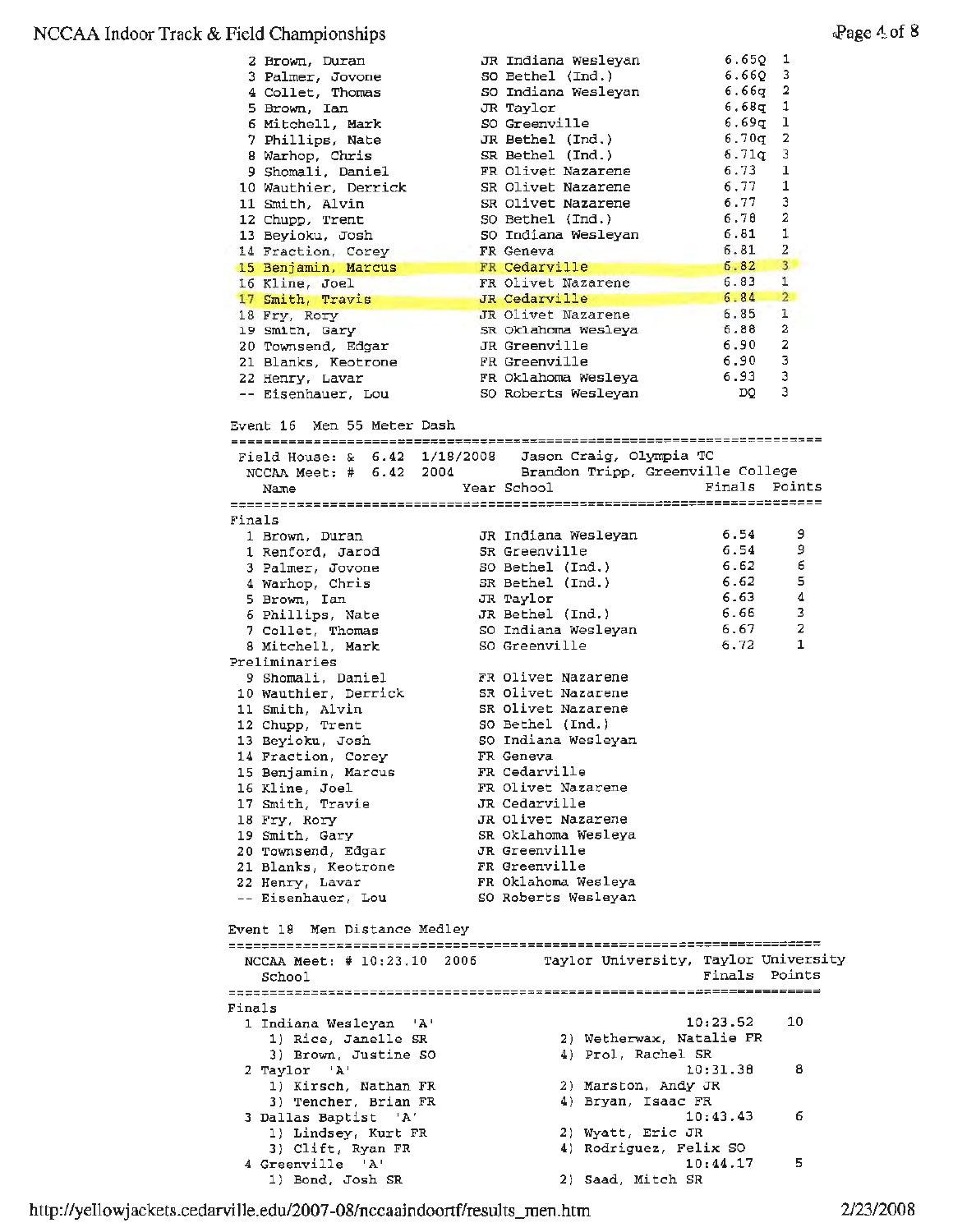#### NCGAA Ir.door Track & Field Championships

| 3) Ward, Lance FR                                                | 4) Robertson, Alex JR        |                                        |
|------------------------------------------------------------------|------------------------------|----------------------------------------|
| 5 Cedarville 'A'                                                 |                              | 10:44.20<br>4                          |
| 1) Davies, Jordan FR                                             | 2) Beight, Michael SO        |                                        |
| 3) Ruhlman, Kevin FR                                             | 4) Vaughn, Chris FR          |                                        |
| 6 Trinity Christian<br>'A'                                       |                              | 10:50.69<br>3                          |
| 1) Adeoti, Bolaji JR                                             | 2) Patrick, Tony FR          |                                        |
| 3) Lerner, Joseph SO                                             | 4) Jellema, Andy JR          |                                        |
| 7 Bethel (Ind.) 'A'                                              |                              | 10:58.48<br>2                          |
| 1) Waybright, Ryan SO                                            | 2) Patrick, Arron SO         |                                        |
| 3) Gray, Andrew SR                                               | 4) Matteson, Bryce SO        |                                        |
| 8 Oklahoma Wesleyan 'A'                                          |                              | 11:11.20<br>1                          |
| 1) Adeoti, Bolaji JR                                             | 2) Patrick, Tony FR          |                                        |
| 3) Seegert, Joshua SR                                            | 4) Lerner, Joseph SO         |                                        |
| 9 Olivet Nazarene 'A'                                            |                              | 11:27.29                               |
| 1) Armstead, Justin SO                                           | 2) Robbins, Brian SR         |                                        |
| 3) Carr, Kody JR                                                 | 4) Nuxoll, James SO          |                                        |
|                                                                  |                              |                                        |
| Event 20 Men 5000 Meter Run                                      |                              |                                        |
|                                                                  |                              |                                        |
| Field House: & 15:00.00 2/4/2005                                 |                              | Matt Boyles, Univ. of Rio Grande       |
| NCCAA Meet: # 15:14.17 2005                                      | Leo Kormanik, Malone College |                                        |
| Name                                                             | Year School                  | Finals Points                          |
|                                                                  |                              |                                        |
| 1 Collette, Drew                                                 | SO Olivet Nazarene           | 14:58.02&<br>10                        |
| 2 Hansen, Matt                                                   | JR Dallas Baptist            | 8<br>15:15.09                          |
| 3 Ballard, Daniel                                                | SR Indiana Wesleyan          | 15:24.59<br>6                          |
|                                                                  |                              | 15:29.57<br>5                          |
| 4 Badertscher, T.J.                                              | FR Cedarville                |                                        |
| 5 Robertson, Tom                                                 | SO Taylor                    | $\overline{4}$<br>15:32.63             |
| 6 Gienapp, Kevin                                                 | SR Spring Arbor              | 3<br>15:33.84                          |
| 7 MacDonough, Kenny                                              | FR Olivet Nazarene           | $\overline{\mathbf{2}}$<br>15:36.81    |
| 8 Sprunger, Josh                                                 | JR Spring Arbor              | 1<br>15:38.72                          |
| 9 Rojas, Elias                                                   | SR Indiana Wesleyan          | 15:48.25                               |
| 10 Trennepohl, Rob                                               | JR Cedarville                | 15:54.91                               |
| 11 Williams, Evan                                                | Roberts Wesleyan             | 16:01.85                               |
| 12 Clausen, Andy                                                 | SO Olivet Nazarene           | 16:05.59                               |
| 13 Herbert, Justin                                               | SR Cedarville                | 16:07.46                               |
| 14 Naragon, Calon                                                | JR Bethel (Ind.)             | 16:09.25                               |
| 15 Moore, Alex                                                   | FR Cedarville                | 16:17.49                               |
| 16 Dorn, Andrew                                                  | JR Brvan                     | 16:21.79                               |
| 17 Voss, Bobby                                                   | SO Spring Arbor              | 16:41.27                               |
| 18 Naragon, Cory                                                 | FR Bethel (Ind.)             | 16:42.32                               |
| 19 Stalter, Paden                                                | SO Spring Arbor              | 16:45.30                               |
| 20 Loaiza, Guillermo                                             | JR Bryan                     | 16:51.48                               |
| 21 Bane, Matt                                                    | FR Taylor                    | 17:00.04                               |
| 22 Fankhauser, Seth                                              | JR Greenville                | 17:13.67                               |
|                                                                  |                              |                                        |
| Event 22 Men 4x800 Meter Relay                                   |                              |                                        |
|                                                                  |                              |                                        |
| Field House: & 7:55.00 2/3/2006 Univ. of Dayton, Univ. of Dayton |                              |                                        |
| NCCAA Meet: $# 7:59.28 2004$                                     |                              | Spring Arbor Univ., Spring Arbor Univ. |
| School                                                           |                              | Finals<br>Points                       |
|                                                                  |                              |                                        |
| 1 Bryan<br>י גי                                                  |                              | 7:55.03#<br>10                         |
|                                                                  |                              |                                        |
| 1) Bradley, Josh SO                                              | 2) Hall, Hunter FR           |                                        |
| 3) Goetz, Daniel SO                                              | 4) Mobley, Zach FR           |                                        |
| 2 Bethel (Ind.) 'A'                                              |                              | 8:00.30<br>8                           |
| 1) Robinson, Scott JR                                            | 2) Starkel, Ryan FR          |                                        |
| 3) Reel, Vincent JR                                              | 4) Gray, Andrew SR           |                                        |
| 3 Olivet Nazarene 'A'                                            |                              | 8:05.68<br>б                           |
| 1) Roberts, Daniel FR                                            | 2) Fay, Ben SO               |                                        |
| 3) Erway, Caleb JR                                               | 4) Koch, Jerad SO            |                                        |
| 4 Indiana Wesleyan 'A'                                           |                              | 5<br>8:16.00                           |
| 1) Rojas, Elias SR                                               | 2) Pitney, John SR           |                                        |
| 3) Schweigert, Josh SO                                           | 4) Wenzel, Jason FR          |                                        |
| 5 Greenville 'A'                                                 |                              | 8:28.93<br>4                           |
| 1) Mitchell, Mark SO                                             | 2) Renford, Jarod SR         |                                        |
| 3) Townsend, Edgar JR                                            | 4) Oyler, Rodney SO          |                                        |
| 6 Cedarville 'A'                                                 |                              | 3<br>8:30.07                           |
| 1) Davies, Jordan FR                                             | 2) Ruhlman, Kevin FR         |                                        |
| 3) Vaughn, Chris FR                                              | 4) Silviera, Matt JR         |                                        |
|                                                                  |                              |                                        |

Event 24 Men 1 Mile Run

http://yellowj ackets .cedarvi Jle.edu/2007-08/nccaaindoortf /results\_men.htm 2/25/2008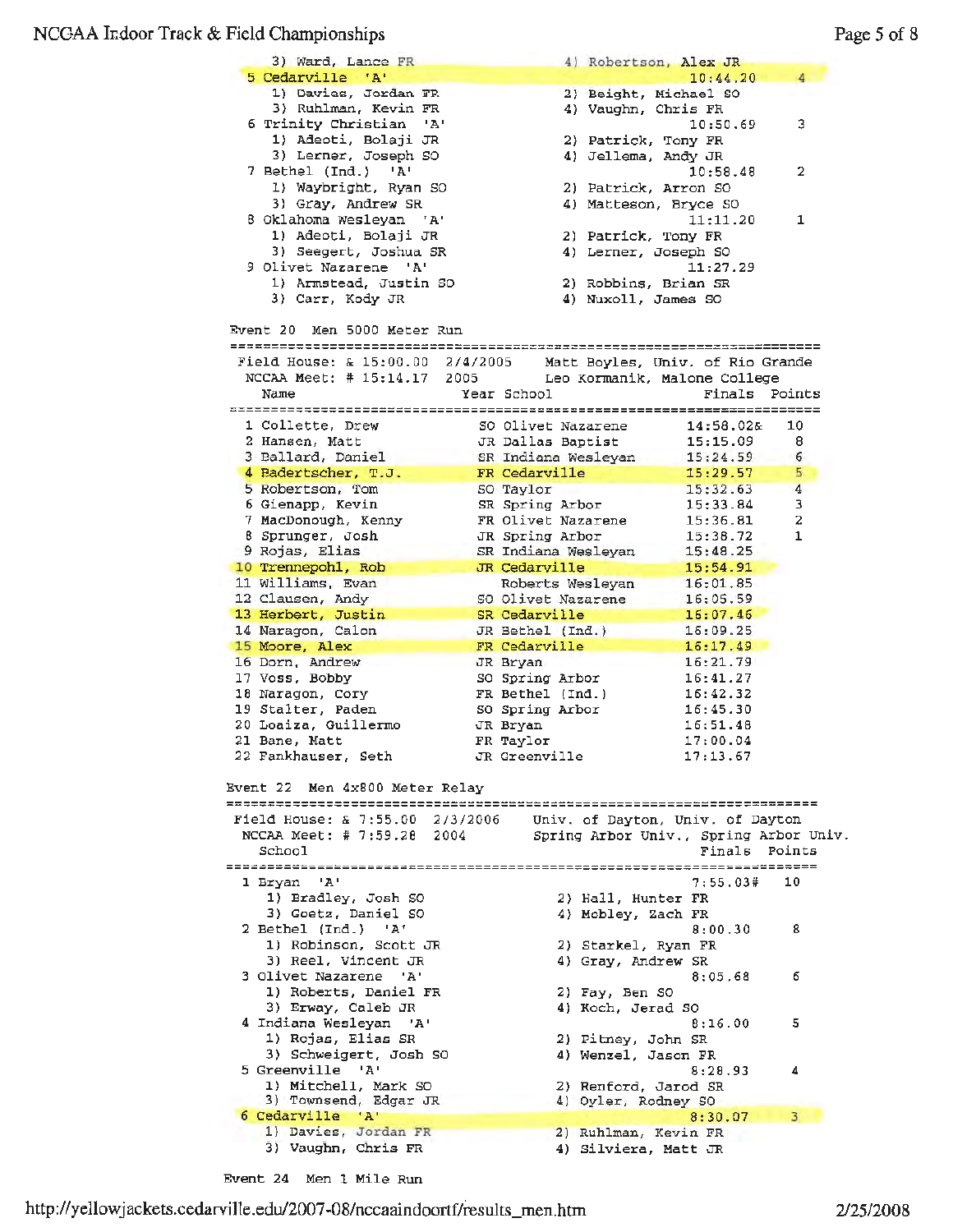## NCCAA Indoor Track & Field Championships  $\frac{1}{2}$  age 6.of 8

|                                                                           | Field House: & 4:20.89 1/18/2008 Keegan Rathkamp, Shawnee State Univ.<br>NCCAA Meet: # 4:13.48 2/24/2007 Daniel Roberts, Cedarville University |                                                |
|---------------------------------------------------------------------------|------------------------------------------------------------------------------------------------------------------------------------------------|------------------------------------------------|
| Name                                                                      | Year School                                                                                                                                    | Finals Points                                  |
|                                                                           |                                                                                                                                                |                                                |
| 1 Foss, Josh                                                              | JR Indiana Weslevan                                                                                                                            | 10<br>4:13.28#                                 |
| 2 Brooker, Jud                                                            | JR Cedarville                                                                                                                                  | $8^{\circ}$<br>4:17.788                        |
| 3 Kuhn, Kevin                                                             | JR Cedarville                                                                                                                                  | 4:22.20<br>$\boldsymbol{6}$<br>4:23.20<br>5    |
| 4 Carr, Kacey                                                             | SR Olivet Nazarene                                                                                                                             | 4<br>4:24.57                                   |
| 5 Miller, Joshua<br>6 Harper, Bryson                                      | SR Indiana Wesleyan<br>FR Bryan                                                                                                                | 3<br>4:34.43                                   |
| 7 Williamson, Kyle                                                        | SO Olivet Nazarene                                                                                                                             | 2<br>4:36.88                                   |
| 8 Bond, Josh                                                              | SR Greenville                                                                                                                                  | 1<br>4:44.27                                   |
| 9 Goetz, Daniel                                                           | SO Bryan                                                                                                                                       | 4:47.92                                        |
| Event 26 Men 4x200 Meter Relay                                            |                                                                                                                                                |                                                |
|                                                                           | Field House: & 1:30.49 1/18/2008 Univ. of Rio Grande, Univ. of Rio Grande                                                                      |                                                |
|                                                                           | B. Baston, J Gravely, J Perry, J Kraner                                                                                                        |                                                |
| School                                                                    | NCCAA Meet: # 1:30.61 2006 Greenville College, Greenville College                                                                              | Finals H# Points                               |
|                                                                           |                                                                                                                                                | 10<br>1:32.31<br>$\mathbf{2}$                  |
| 1 Taylor 'A'<br>1) Brown, Ian JR                                          | 2) Allingham, Bryan FR                                                                                                                         |                                                |
| 3) Cassidy, Kyle FR                                                       | 4) Gregory, Ryan SR                                                                                                                            |                                                |
| 2 Greenville 'A'                                                          |                                                                                                                                                | 8<br>1:32.50<br>2.                             |
| 1) Mitchell, Mark SO                                                      | 2) Renford, Jarod SR                                                                                                                           |                                                |
| 3) Townsend, Edgar JR                                                     | 4) Sarver, Tyler FR                                                                                                                            |                                                |
| 3 Bethel (Ind.)<br>$A^t$                                                  |                                                                                                                                                | 2<br>6<br>1:32.75                              |
| 1) Phillips, Nate JR                                                      | 2) Palmer, Jovone SO                                                                                                                           |                                                |
| 3) Heim, Jordan FR                                                        | 4) Randolph, Jontae 50                                                                                                                         |                                                |
| 4 Cedarville 'A'                                                          |                                                                                                                                                | 5<br>1:33.56<br>1.                             |
| 1) Beight, Michael SO                                                     | 2) Benjamin, Marcus FR                                                                                                                         |                                                |
| 3) Williams, Mark SO                                                      | 4) Gruenberg, Stephen JR                                                                                                                       |                                                |
| 5 Olivet Nazarene<br>$^{\circ}$ A <sup><math>^{\circ}</math></sup>        |                                                                                                                                                | 1:34.05<br>1<br>4                              |
| 1) Smith, Alvin SR                                                        | 2) Shomali, Daniel FR<br>4) Ticknor, Nathan SO                                                                                                 |                                                |
| 3) Koch, Jerad SO<br>6 Oklahoma Wesleyan 'A'                              |                                                                                                                                                | 3<br>1:30.35<br>ı                              |
| 1) Smith, Gary SR                                                         | 2) Henry, Lavar FR                                                                                                                             |                                                |
| 3) Giroux, Jeff SO                                                        | 4) Brown, Rich SO                                                                                                                              |                                                |
| -- Indiana Wesleyan 'A'                                                   |                                                                                                                                                | 2<br>DQ                                        |
| 1) Beyioku, Josh SO                                                       | 2) Brown, Duran JR                                                                                                                             |                                                |
| 3) Collet, Thomas SO                                                      | 4) Weber, Zach SR                                                                                                                              |                                                |
| Event 28<br>Men 400 Meter Dash                                            |                                                                                                                                                |                                                |
|                                                                           |                                                                                                                                                |                                                |
| Field House: $\& 49.57 \quad 2/3/2006$                                    | Josh Perry, Univ. of Rio Grande                                                                                                                |                                                |
| NCCAA Meet: $# 50.11 2002$                                                | Nate Johns, Greenville College                                                                                                                 |                                                |
| Name                                                                      | Year School                                                                                                                                    | Finals H# Points                               |
|                                                                           |                                                                                                                                                |                                                |
| 1 Smith, Alvin                                                            | SR Olivet Nazarene                                                                                                                             | 49.79#<br>3.<br>10                             |
| 2 Phillips, Nate                                                          | JR Bethel (Ind.)                                                                                                                               | 49.96# 3<br>8                                  |
| 3 Ticknor, Nathan                                                         | SO Olivet Nazarene                                                                                                                             | $3 \t 6$<br>51.53                              |
| 4 Tress, Brandon                                                          | SO Cedarville                                                                                                                                  | $\overline{3}$<br>5<br>51.59<br>$\overline{2}$ |
| 5 Carrick, Dan                                                            | SO Indiana Wesleyan                                                                                                                            | 4<br>52.11<br>$3^{\circ}$<br>3<br>52.44        |
| 6 Heim, Jordan                                                            | FR Bethel (Ind.)<br>SO Bethel (Ind.)                                                                                                           | $\overline{a}$<br>52.45<br>2                   |
| 7 Randolph, Jontae<br>8 Nunnelly, Drew                                    | FR Bryan                                                                                                                                       | 1<br>2<br>52.80                                |
| 9 Adeoti, Bolaji                                                          | JR Trinity Christia                                                                                                                            | 2<br>52.89                                     |
| 10 Nowels, Kelly                                                          | SO Cedarville                                                                                                                                  | 53.04<br>$\mathbf{1}$                          |
| 11 Robles, JP                                                             | JR Taylor                                                                                                                                      | 54.74<br>1                                     |
| 12 Kumpf, Noah                                                            | FR Indiana Wesleyan                                                                                                                            | 1<br>54.95                                     |
|                                                                           |                                                                                                                                                |                                                |
| Event 30 Men 800 Meter Run                                                |                                                                                                                                                |                                                |
|                                                                           |                                                                                                                                                |                                                |
| Field House: $\& 1:57.79$ 1/26/2007<br>NCCAA Meet: $\# 1:52.57 2/24/2007$ | David Osborne, Kentucky State Univ.<br>Herbert Rotich, Spring Arbor Univ.                                                                      |                                                |
| Name                                                                      | Year School                                                                                                                                    | Finals Points                                  |
|                                                                           |                                                                                                                                                |                                                |
| 1 Kuhn, Kevin                                                             | JR Cedarville                                                                                                                                  | 10<br>1:56.628                                 |
| 2 Mobley, Zach                                                            | FR Bryan                                                                                                                                       | $1:56.745$ 8                                   |
| 3 Bradley, Josh                                                           | SO Bryan                                                                                                                                       | $1:57.57$ &<br>6                               |

http://yellowjackets.cedarville.edu/2007-08/nccaaindoortf/results\_men.htm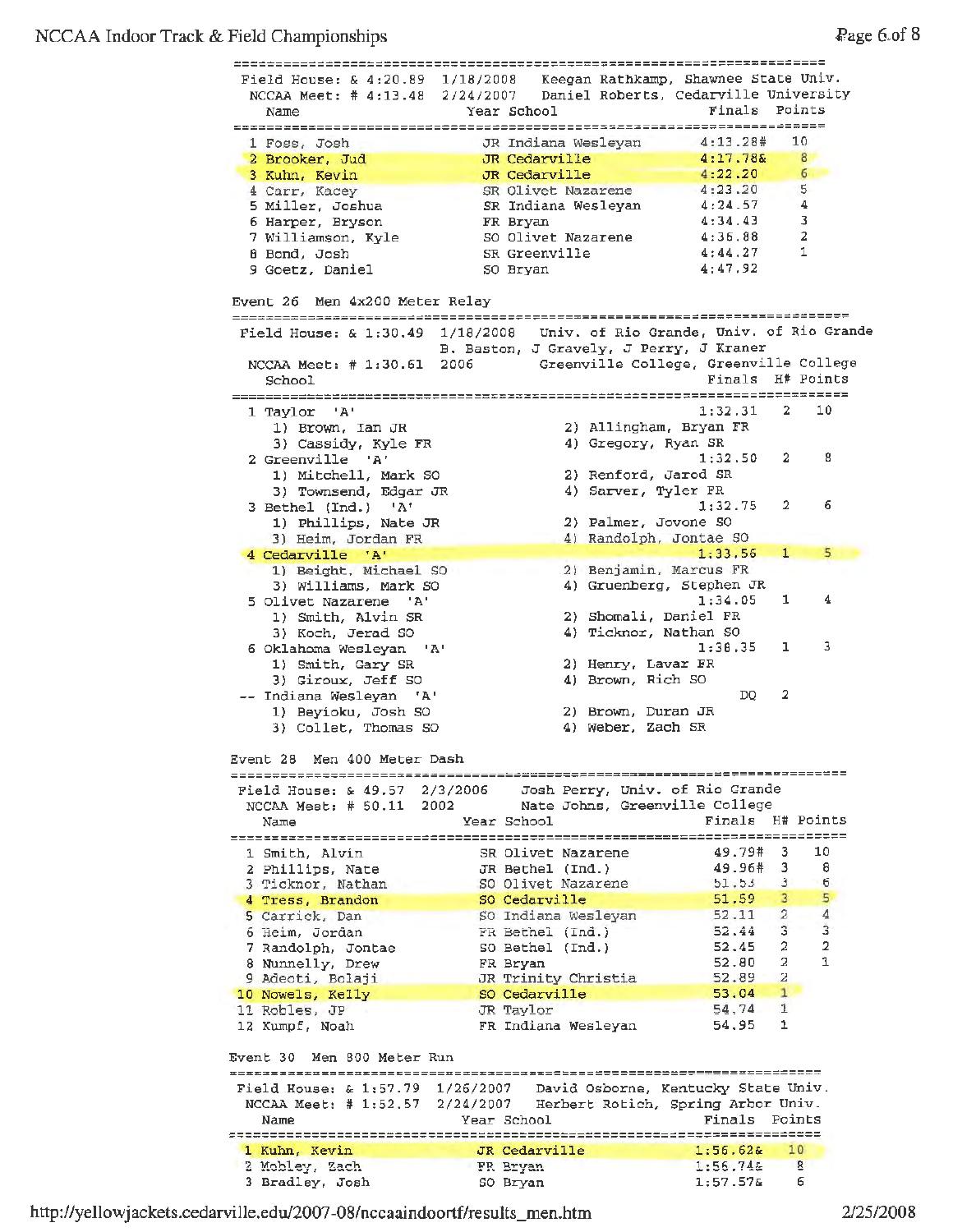### NCCAA kdoor Track & Field Championships

| 4 Oyler, Rodney<br>5 Koch, Jerad<br>6 Stone, Billy<br>7 Pifer, Takis<br>8 Miller, Joshua<br>9 Wenzel, Jason |      | SO Greenville<br>SO Olivet Nazarene<br>FR Spring Arbor<br>JR Spring Arbor<br>SR Indiana Wesleyan<br>FR Indiana Wesleyan | 1:58.44<br>1:58.63<br>1:59.53<br>1:59.92<br>2:00.76<br>2:00.93 | 5<br>4<br>3<br>2<br>1   |
|-------------------------------------------------------------------------------------------------------------|------|-------------------------------------------------------------------------------------------------------------------------|----------------------------------------------------------------|-------------------------|
| 10 Groman, Kurt<br>11 Robinson, Scott                                                                       |      | SO Cedarville<br>JR Bethel (Ind.)                                                                                       | 2:01.15<br>2:03.07                                             |                         |
| 12 Kirsch, Nathan                                                                                           |      | FR Taylor                                                                                                               | 2:03.47                                                        |                         |
| 13 Williamson, Kyle                                                                                         |      | SO Olivet Nazarene                                                                                                      | 2:03.72                                                        |                         |
| 14 Gray, Andrew                                                                                             |      | SR Bethel (Ind.)                                                                                                        | 2:03.89                                                        |                         |
| 15 Erway, Caleb                                                                                             |      | JR Olivet Nazarene                                                                                                      | 2:04.93                                                        |                         |
| 16 Smith, Colby                                                                                             |      | FR Bryan                                                                                                                | 2:05.18                                                        |                         |
| 17 Reel, Vincent                                                                                            |      | JR Bethel $(Ind.)$                                                                                                      | 2:05.92                                                        |                         |
| 18 Clift, Ryan                                                                                              |      | FR Dallas Baptist                                                                                                       | 2:06.27                                                        |                         |
| 19 Tencher, Brian                                                                                           |      | FR Taylor                                                                                                               | 2:07.20                                                        |                         |
| 20 Roberts, Daniel                                                                                          |      | FR Olivet Nazarene                                                                                                      | 2:08.10                                                        |                         |
| 21 Starkel, Ryan                                                                                            |      | FR Bethel (Ind.)                                                                                                        | 2:08.20                                                        |                         |
| 22 Lerner, Joseph                                                                                           |      | SO Trinity Christia                                                                                                     | 2:08.89<br>2:15.81                                             |                         |
| 23 Wyatt, Eric                                                                                              |      | JR Dallas Baptist                                                                                                       |                                                                |                         |
| Event 32 Men 200 Meter Dash<br>Field House: & 22.45 1/18/2008                                               |      | Josh Perry, Univ. of Rio Grande                                                                                         |                                                                |                         |
| NCCAA Meet: # 22.20 2005                                                                                    |      | Geoffry King, Bethel College                                                                                            |                                                                |                         |
| Name                                                                                                        |      | Year School                                                                                                             | Finals                                                         | H# Points               |
|                                                                                                             |      |                                                                                                                         |                                                                |                         |
| 1 Brown, Ian                                                                                                |      | JR Taylor                                                                                                               | 22,48<br>22.69                                                 | 10<br>5.<br>5.<br>8     |
| 2 Renford, Jarod                                                                                            |      | SR Greenville<br>SR Bethel (Ind.)                                                                                       | 22.99                                                          | 6<br>5.                 |
| 3 Warhop, Chris<br>4 Mitchell, Mark                                                                         |      | SO Greenville                                                                                                           | 23.02                                                          | 5<br>4                  |
| 5 Collet, Thomas                                                                                            |      | SO Indiana Wesleyan                                                                                                     | 23.05                                                          | 4<br>з                  |
| 6 Palmer, Jovone                                                                                            |      | SO Bethel (Ind.)                                                                                                        | 23.07                                                          | 3<br>3                  |
| 7 Townsend, Edgar                                                                                           |      | JR Greenville                                                                                                           | 23.20                                                          | 5<br>$\overline{z}$     |
| 8 Wauthier, Derrick                                                                                         |      | SR Olivet Nazarene                                                                                                      | 23.25                                                          | 3<br>1                  |
| 9 Brown, Duran                                                                                              |      | JR Indiana Wesleyan                                                                                                     | 23.34                                                          | 4                       |
| 10 Phillips, Nate                                                                                           |      | JR Bethel (Ind.)                                                                                                        | 23.50                                                          | 4                       |
| 11 Kline, Joel                                                                                              |      | FR Olivet Nazarene                                                                                                      | 23.51                                                          | 4                       |
| 12 Benjamin, Marcus                                                                                         |      | FR Cedarville                                                                                                           | 23.52                                                          | $\overline{\mathbf{2}}$ |
| 13 Wilson, Brad                                                                                             |      | SO Bethel (Ind.)                                                                                                        | 23.80                                                          | $\overline{a}$          |
| 14 Fry, Rory                                                                                                |      | JR Olivet Nazarene                                                                                                      | 23.85                                                          | 2                       |
| 15 Robbins, Brian                                                                                           |      | SR Olivet Nazarene<br>FR Bryan                                                                                          | 24.02<br>24.26                                                 | 2<br>3                  |
| 16 Nunnelly, Drew<br>17 Smith, Gary                                                                         |      | SR Oklahoma Wesleya                                                                                                     | 24.29                                                          | 1                       |
| 18 Gregory, Ryan                                                                                            |      | SR Taylor                                                                                                               | 24.47                                                          | 1                       |
| Men 3000 Meter Run<br>Event 34                                                                              |      |                                                                                                                         | ----------------------- <b>-----------</b> --                  |                         |
| NCCAA Meet: # 8:40.99                                                                                       | 2005 | Beau Meredith, Greenville College                                                                                       |                                                                |                         |
| Name                                                                                                        |      | Year School                                                                                                             | Finals                                                         | Points                  |
|                                                                                                             |      |                                                                                                                         |                                                                | =====                   |
| 1 Fose, Josh                                                                                                |      | JR Indiana Wesleyan                                                                                                     | 8:38.17#                                                       | 10                      |
| 2 Goetz, Daniel                                                                                             |      | SO Bryan                                                                                                                | 8:39.65#<br>8:46.89                                            | 8<br>6                  |
| 3 Hazel, Bryan                                                                                              |      | JR Indiana Wesleyan<br>SR Olivet Nazarene                                                                               | 8:49.46                                                        | 5                       |
| 4 Carr, Kacey<br>5 Brooker, Jud                                                                             |      | JR Cedarville                                                                                                           | 8:53.80                                                        | $\overline{4}$          |
| 6 Bryan, Isaac                                                                                              |      | FR Taylor                                                                                                               | 8:54.87                                                        | 3                       |
| 7 Collette, Drew                                                                                            |      | SO Olivet Nazarene                                                                                                      | 8:55.90                                                        | $\overline{\mathbf{2}}$ |
| 8 Rodriguez, Felix                                                                                          |      | SO Dallas Baptist                                                                                                       | 8:56.82                                                        | $\mathbf{1}$            |
| 9 Campbell, Seth                                                                                            |      | JR Cedarville                                                                                                           | 9:05.71                                                        |                         |
| 10 Rojas, Elias                                                                                             |      | SR Indiana Wesleyan                                                                                                     | 9:08.65                                                        |                         |
| 11 Harper, Bryson                                                                                           |      | FR Bryan                                                                                                                | 9:09.41                                                        |                         |
| 12 Jellema, Andy                                                                                            |      | JR Trinity Christia                                                                                                     | 9:10.60                                                        |                         |
| 13 Foxenberg, Andrew                                                                                        |      | SR Geneva                                                                                                               | 9:10.66                                                        |                         |
| 14 Badertscher, T.J.                                                                                        |      | FR Cedarville                                                                                                           | 9:11.08                                                        |                         |
| 15 Gerber, Alex                                                                                             |      | JR Olivet Nazarene                                                                                                      | 9:14.03<br>9:16.76                                             |                         |
| 16 Alles, Doug<br>17 Sage, Garrett                                                                          |      | SO Indiana Wesleyan<br>SO Dallas Baptist                                                                                | 9:17.23                                                        |                         |
| 18 Rannabargar, David                                                                                       |      | FR Oklahoma Wesleya                                                                                                     | 9:18.02                                                        |                         |
| 19 Hall, Hunter                                                                                             |      | FR Bryan                                                                                                                | 9:18.39                                                        |                         |
|                                                                                                             |      |                                                                                                                         |                                                                |                         |
| 20 Lindsey, Kurt                                                                                            |      | FR Dallas Baptist                                                                                                       | 9:19.39                                                        |                         |

http://yellowjackets.cedarville.edu/2007-08/nccaaindoortf/results\_men .htm 2/25/2008